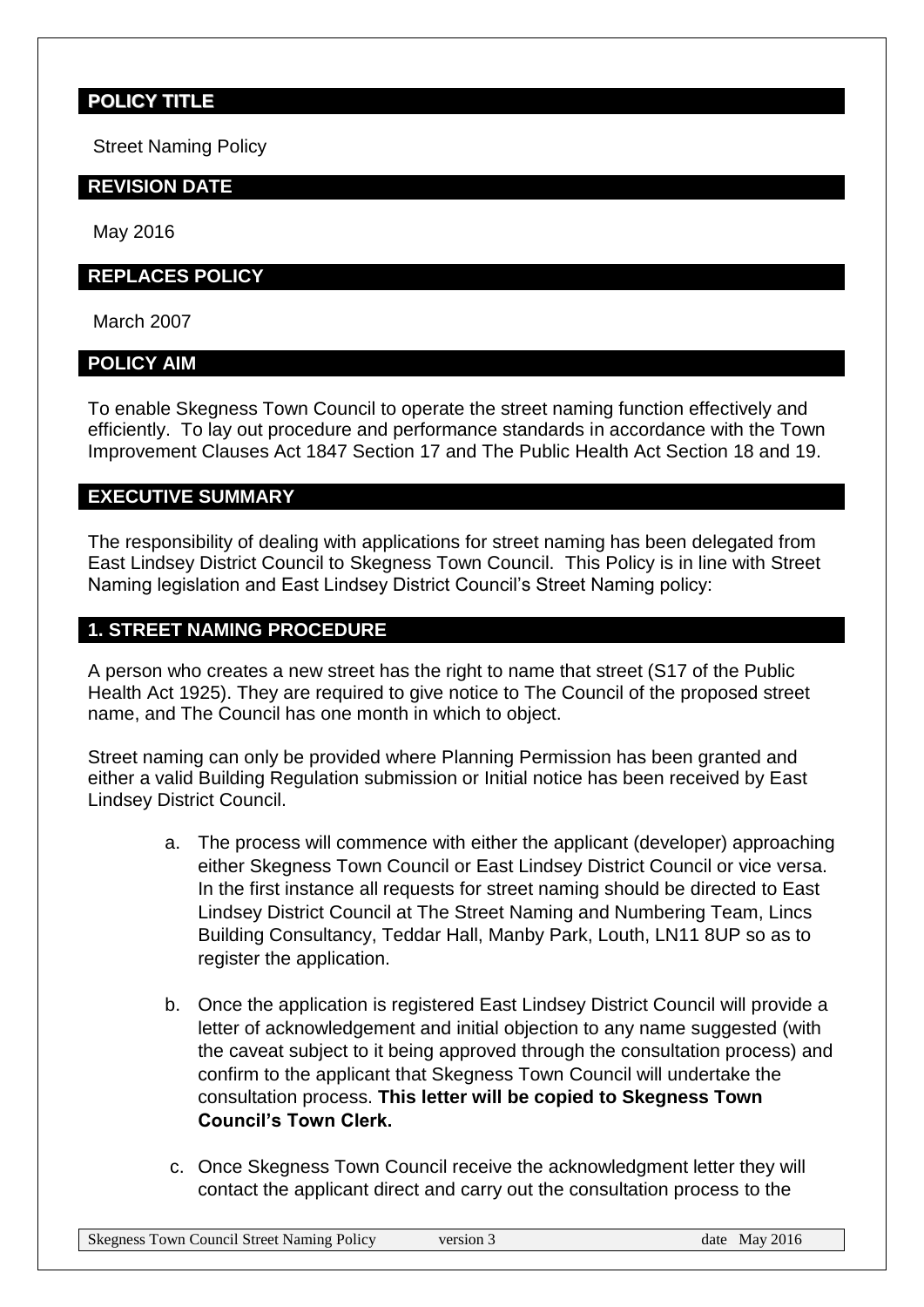point of agreeing street naming. *Please note: In the event of the applicant and Skegness Town Council not being able to reach an agreement on street naming*, Skegness Town Council *must uphold the objection. The applicant has the right to appeal to the Magistrates Court against the objection.* 

- d. Once Skegness Town Council have agreed the naming they should notify the Ward Councillor of the outcome and gain his/ her written support.
- e. Once the letter of support (or e-mail) is received from the Ward Councillor, Skegness Town Council will provide written confirmation of the street naming decision to the applicant. This letter should include text to indicate that the East Lindsey District Council Street Naming and Numbering Team will be in communication with the applicant to confirm the property numbers and postcodes. **This letter will be copied to the East Lindsey District Council Street Naming and Numbering Team.** Skegness Town Council will also provide with a copy of the Ward Councillors letter of support and all other documentation created as part of the consultation process. This information will be maintained in accordance with East Lindsey District Council's Information Management Policy.

### **2. STREET RENAMING**

- a. There are occasions where existing naming is found to be unsatisfactory and changes need to be made. Complaints come from many sources and all should be properly investigated before deciding on a course of action.
- b. If it is decided that renaming is necessary, the essential services should first be consulted and proposals agreed.
- c. It is then necessary to seek consent from two thirds in number and value of the ratepayers in a street.
- d. Following the expiry of a reasonable time (suggest 28 days), a decision is reached taking into account objections and other observations received.
- e. Prepare and implement a scheme of renumbering.
- f. Issue details of the scheme to the statutory bodies.
- g. Re-survey after a reasonable time to ascertain the level of implementation.
- h. Send reminders to those occupiers not complying with the scheme.
- i. Renaming existing streets and buildings is normally only considered when changes occur which give rise (or are likely to give rise) to problems for the occupiers, Post Office or Emergency Services etc.

### **3. RECORDS**

a. Written records will be kept which should be as detailed as necessary to provide a clear understanding of how decisions were made

Skegness Town Council Street Naming Policy version 3 date May 2016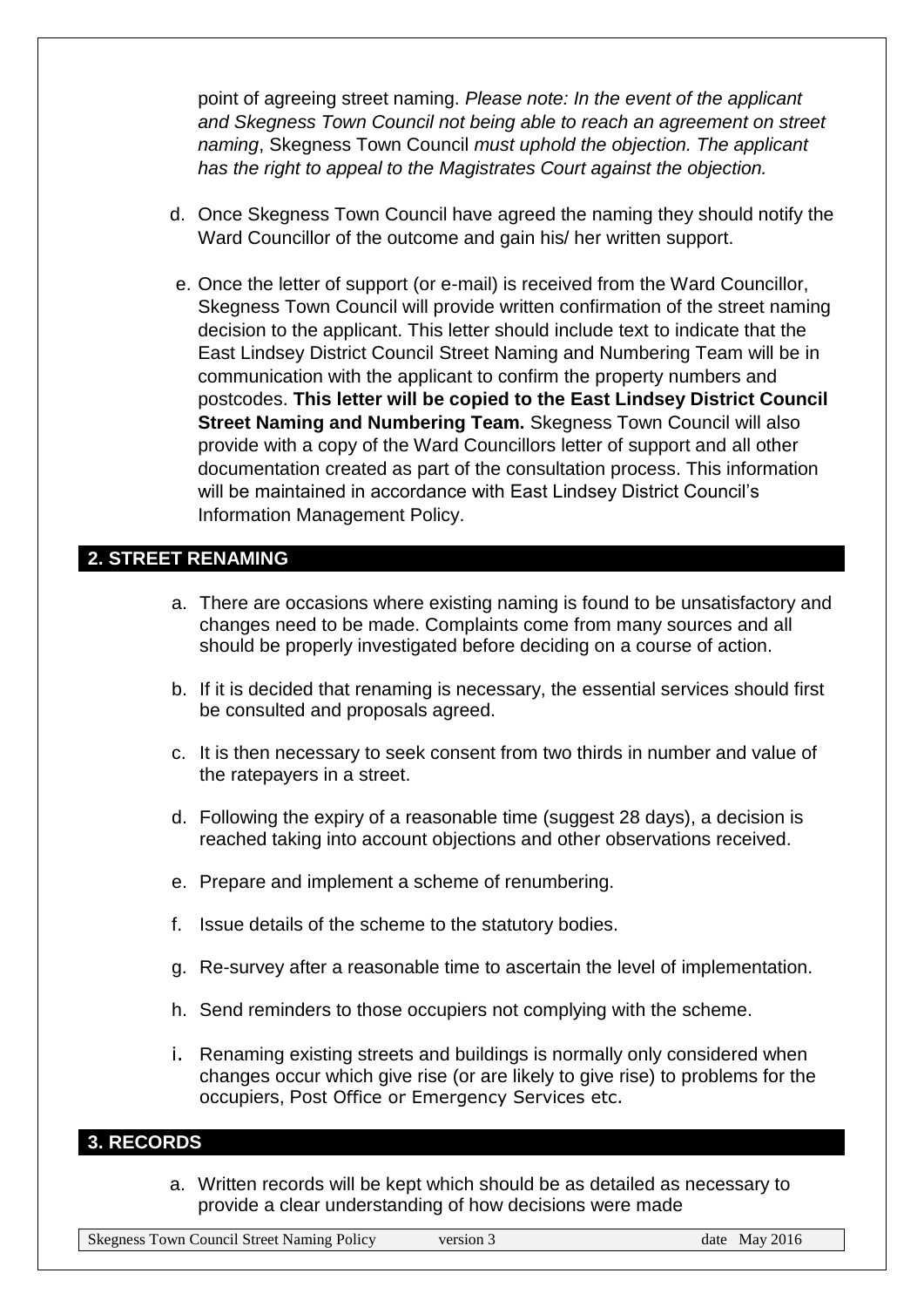# **4. TIMESCALES**

- a. Street Naming will be issued monthly wherever possible following receipt of the comments from the consultees and the developer's agreement where necessary.
- b. Street Renaming 28 days from letter to those affected.

## **5. ENFORCEMENT**

a. On occasion it is necessary to consider enforcement action to ensure the display of correct names and numbers. Informal action should in all cases be tried first. If, however, persuasion fails to achieve a satisfactory solution, then the authority may resort to litigation.

# **6. COST RECOVERY**

a. Unless there are local powers, it is not possible to make a charge for dealing with the registration of new Street Names and Numbers, as a statutory function. As a separate issue, it is possible to charge for the monthly schedules sent to interested parties. The charge must not include a profit element and must be "reasonable" and should merely relate to a reimbursement of the Authority's expenses. It is not customary (and in some cases may be unlawful) to charge such groups as statutory undertakers.

## **7. POLICY GUIDELINES**

- a. The following policy guidelines have been established and followed over many years, however, it must be acknowledged that they are only guidelines. Naming Streets and Buildings
- b. New street names should not duplicate any similar name already in use in the parish or neighbouring authority. A variation in the terminal word, i.e. 'street', 'road', 'avenue', etc. will not be accepted as sufficient reason to duplicate a name.
- c. Street names should not be difficult to pronounce or awkward to spell. In general, words of more than three syllables should be avoided and this precludes the use of two words except in special cases.
- d. Subsidiary names (e.g. a row of buildings within an already named road being called '......................... Terrace') should not be used.
- e. All new street names should end with one of the following suffixes:
	- i. Street for any road
	- ii. Road for major roads
	- iii. Way
	- iv. Road
	- v. Avenue
	- vi. Drive for residential roads
	- vii. Grove
	- viii. Lane

Skegness Town Council Street Naming Policy version 3 date May 2016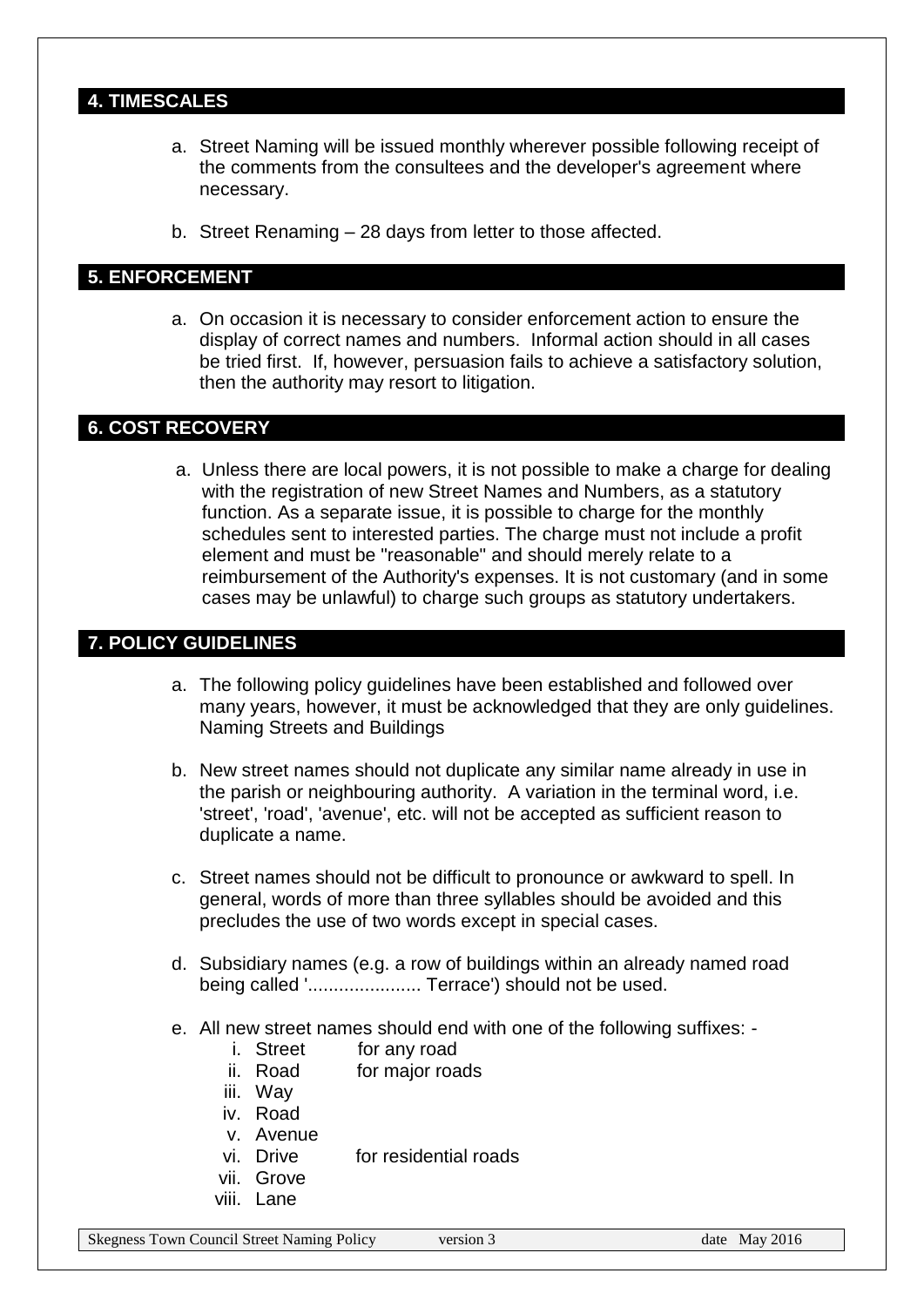- ix. Gardens (subject to there being no confusion with any local open space)
- x. Place
- xi. Court for cul-de-sac or similar roads
- xii. Crescent for a crescent shaped road
- xiii. Close for a cul-de-sac only
- xiv. Square for a square only
- xv. Hill for a hillside road only
- xvi. Circus for a large roundabout
- xvii. Terrace for a terrace of houses (provided it is not a subsidiary
- name)
- xviii. Vale
- xix. Dene for resident road only for exceptional use if
- xx. Mead pushed
- xxi. Rise
- xxii. Non acceptable suffixes:
- xxiii. End
- xxiv. Cross All these words can, of course, be incorporated in a street name
- xxv. Side provided it terminates with an appropriate suffix (e.g. Mile End Road)
- xxvi. View
- xxvii. Wharf
- xxviii. Walk
- xxix. Park
- xxx. Meadow
- xxxi. Exceptions: Single or dual names without suffixes in appropriate places (eg Broadway - for major roads only).
- f. All new pedestrian ways should end with one of the following suffixes:
	- i. Walk
	- ii. Path
	- iii. Way
- g. No street or building name to start with 'The'.
- h. All new block names should end with the one of the following suffixes:
	- i. House Court residential only
	- ii. Point high block residential only
	- iii. Tower high block offices or residential
- i. For private houses it is sufficient that the name should not repeat the name of the road or that of any house or building in the area.
- j. Avoid aesthetically unsuitable names such as Gaswork Road, Tip House, Coalpit Lane, or names capable of deliberate misinterpretation like Hoare Road, Typple Avenue, Swag House, Quare street etc
- k. The use of North, East, South or West (as in Alfred Road North and Alfred Road South) (or East, West) is only acceptable where the road is continuous